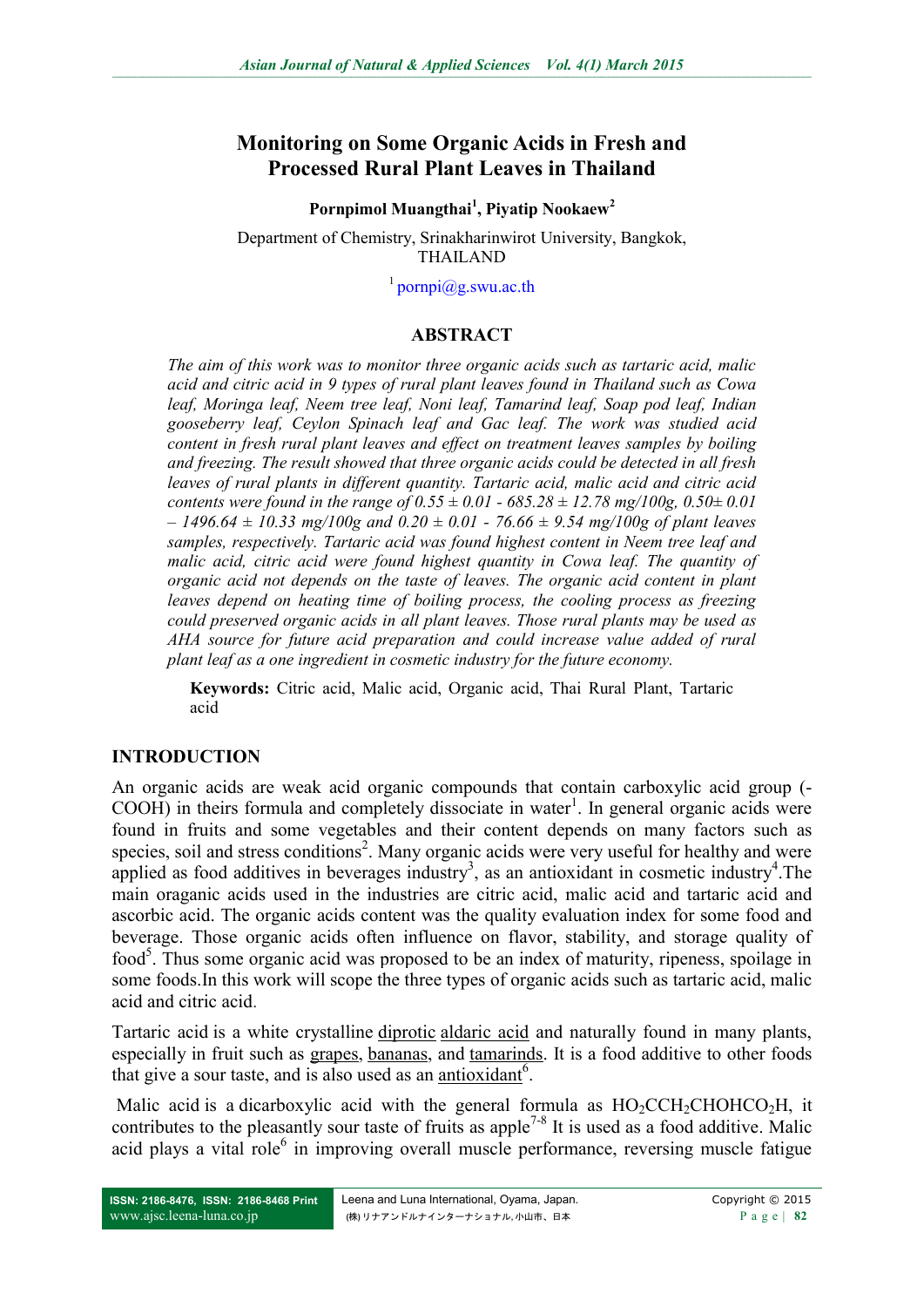following exercise, reducing tiredness and poor energy levels, as well as improving mental clarity. These actions can make it a beneficial treatment for sufferers of fibromyalgia and CFS (both these conditions involve muscle pain, joint tenderness and low energy levels

Citric acid is a weak tricarboxylic acid, name as 2-hydroxy-1,2,3-propanetricar-boxylic  $\text{acid}(C_6H_8O_7)$  $\text{acid}(C_6H_8O_7)$  $\text{acid}(C_6H_8O_7)$  $\text{acid}(C_6H_8O_7)$  $\text{acid}(C_6H_8O_7)$  $\text{acid}(C_6H_8O_7)$  $\text{acid}(C_6H_8O_7)$ . This acid is naturally concentrated in citrus fruits. Citric acid is frequently used as a food additive to provide acidity and sour taste to foods and beverages. Among fruits, citric acid is most concentrated in lemons and limes<sup>9</sup>. It is widely used as a pH adjusting agent in creams and gels of all kinds. In this role, it is classified in most jurisdictions as a processing aid and so does not need to be listed on ingredient lists

In general many fruits always are a souce of all organic acid, but in leaves of some plant have not detail too much. However, some Thai rural plants were interesting, thus the aim of this work was to monitor tartaric acid,malic acid and citric acid in their leaves for evaluation on the potency source of AHA. The effect from cooking was also studied to evaluate the stabilities of organic acids.

### **MATERIALS AND METHODS**

### **Standards and Reagents**

Tartaric acid .malic acid and citric acid standards (Analar grade) were purchased from Sigma–Aldrich (St. Louis, MO, USA). Methanol (HPLC grade) was purchased from *Carlo Erba*. Potassium dihydrogenphosphate (Analar grade) was purchased from Merck. Sulfuric acid (laboratory grade) was purchased from Duksan. All the water used in the study was ultrapure, obtained from a Direct-Qsystem (Millipore Corporation, France).

#### **Instrument**

The HPLC system consisted of a binary pump (Agilent Hewlett-Packard HP 1100), a vacuum degasser,  $20\mu L$  injector, RP-C18 column (SphereClone 5  $\mu$ m ODS, 250 x 4.60 mm, Phenomenex) and photodiode array detector. All samples were filtered through 0.45  $\mu$ m PTFE (polytetrafluoroethylene) from International scientific.

### **Thai Rural Plant Samples**

The rural plant leaves samples such as Cowa leaf, Moringa leaf, Neem tree leaf, Noni leaf, Tamarind leaf, Soap pod leaf; Indian gooseberry leaf, Ceylon Spinach leaf and Gac leaf were brought from rural market in Thailand and also examined their family by botanist.

### **Sample Preparation**

The preparation sample modified from Shiraishi et al., $(2010)$ .<sup>11</sup> Each of fresh plant samples were weighed 10 g before homogenized by the electrical blender. The accurately weight 1 g of the homogenized sample was transferred to a test tube and sulfuric acid  $(0.001 \text{ mol}L^{-1})$  5 mL was added and mixed with vortex mixer for 5 minutes. The suspension was centrifuged at 3000 rpm for 10 min. The supernatant was then collected and filtered through a  $0.45 \mu m$ PTFE membrane filter before analysed by HPLC using optimum condition of HPLC analysis.

The leaves samples were heated at  $100^{\circ}$ C for 5, 10, 20 and 30 minutes. Those heated leaves were also treated as the fresh leaves samples before analyzed by HPLC. However, the leaves samples were freezed at -20  $^{\circ}$ C in frozen cabin and analyzed same as the fresh leave too.

# **Study the Optimum Condition for the Analysis of Organic Acids**

Mobile phase systems. The two mobile phase systems were investigated as the following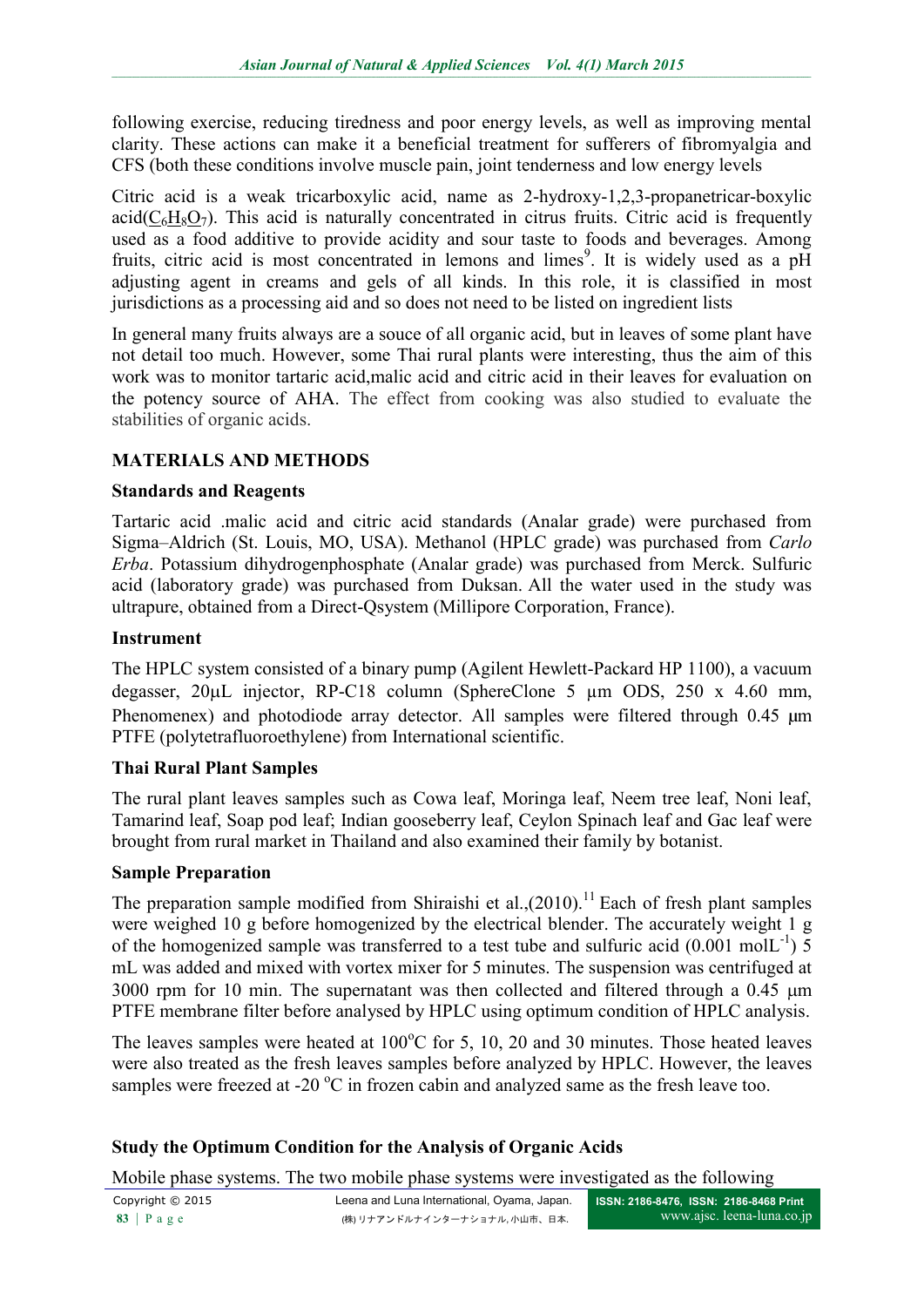- a. System 1: 0.001 mol/L sulfuric acid: methanol as 90: 10, 95 : 5 and 98 : 2  $(v/v)^{12}$
- b. System 2: potassium dihydrogen phosphate  $0.001 \text{ mol/L}^{13}$

Flow rate of mobile phase. Three flow rates were studied including 0.3, 0.5 and 1.0 mL/min

The mobile phase solvent was controlled by isocratic grediant system.

# **Statistical Analyses**

All determinations were carried out at least in five replicates and values were averaged. For all statistics, ANOVA and Microsoft Excel were used for calculate and graph presentation in this work.

# **RESULTS AND DISCUSSION**

# **Optimization Method**

In this study, HPLC analysis of tartaric acid and ascorbic acid was performed on a Vertisep<sup>TM</sup> UPS  $C_{18}$  (150 x 4.6 mm id) equipped with a guard column (4.6 x10 mm) and detected by Diode array detector at 210 nm. The optimum condition for the analysis of malic acid, tartaric acid and citric acid by HPLC showed the was the mobile phase of 0.001 molL<sup>-1</sup> sulfuric acid and methanol (98:2  $\vec{v}$ /v) at a flow rate of 1.0 mLmin<sup>-1</sup>. The retention times of tartaric acid, malic acid and citric acid are 2.3, 3.0 and 5.6 mins, respectively as showed the typical chromatogram in Figure1.



Figure 1. Chromatogram of tartaric acid, malic acid and citric acid standard solutions

The method showed good analytical features. The linearity was in the range of 5.00 to 1000 mgL<sup>-1</sup> for above three organic acids as the obtained calibration curves are shown in Figure 2.



Figure 2. Standard calibration curve of standard organic acids

Limit of detection (LOD) and limit of quantitation (LOQ) were evaluated based on  $S/N = 3$ and  $S/N = 10$  respectively. The obtained LOD for tartaric acid, malic acid and citric acid were  $1.33 \pm 0.54$ ,  $2.27 \pm 0.76$  and  $2.20 \pm 0.57$  mgL<sup>-1</sup>, and LOQ value were 4.44  $\pm 0.24$ ,  $7.54 \pm 0.06$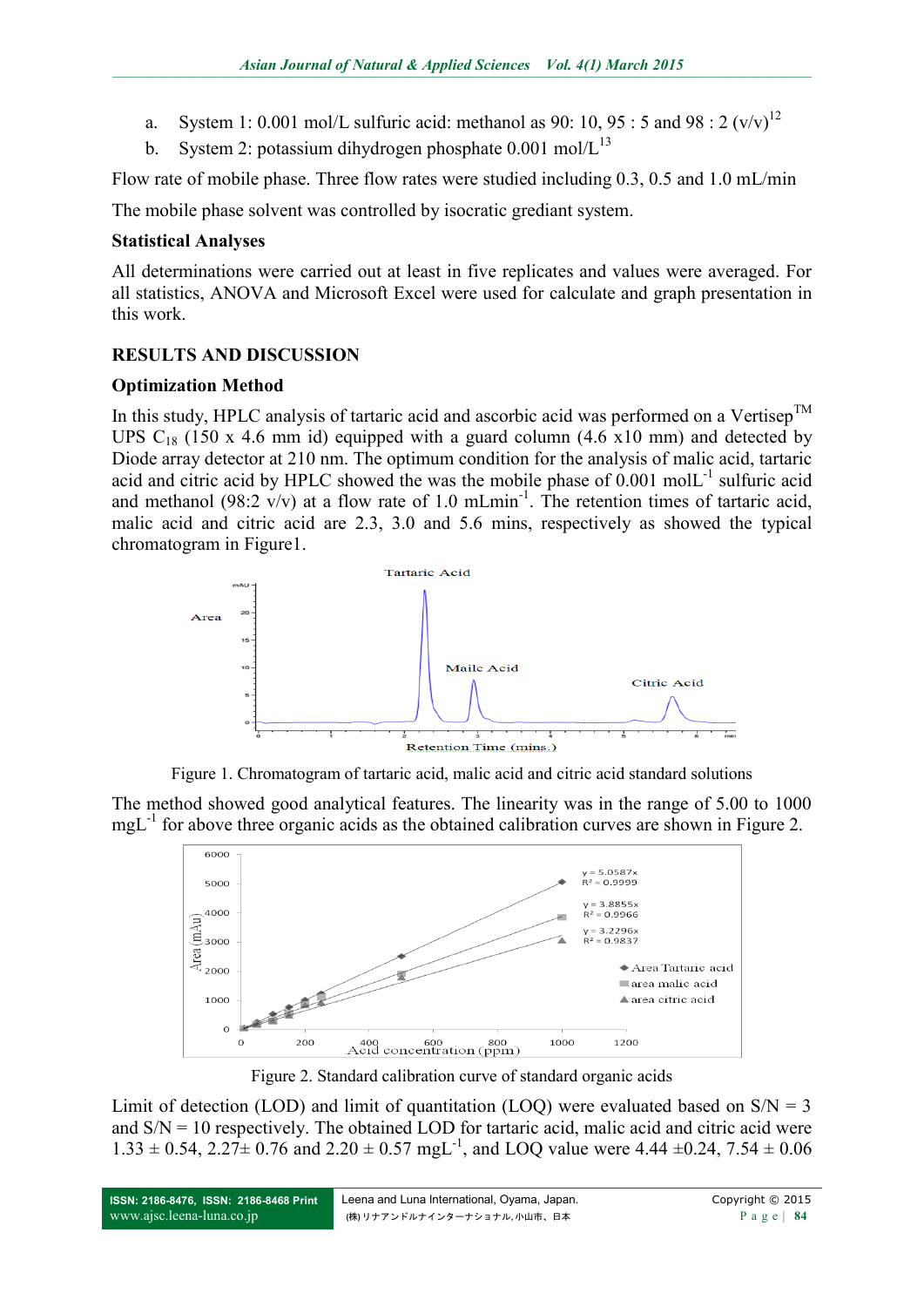and  $7.34 \pm 0.20$  mg/L respectively. The percentage recovery was in the range of  $90.25 \pm 4.46$  $-101.58 \pm 3.18 \%$ .

### **Analysis of Samples**

The plant leaves were extracted by acid as referred and filtered through a  $0.45 \mu m$  cellulose membrane filter before injected to C18 column of HPLC. The chromatogram was recorded and compared the area of peak at the retention time of standard each acid. The example of the filtrated leaves sample chromatogram as in figure 3.



Figure 3. Chromatogram of Neem tree leaves

The quantity of acids was calculated by regression equation from Figure 2 as in figure 4.



Figure 4. Organic acid contents in fresh plant leaves

From figure 4, the Cowa leaf contained the highest malic acid content at the level of  $1500 \pm 1500$ 120.36 mg/100 g and citric acid content at the level of  $78.60 \pm 5.22$  mg/100g . Ceylon Spinach showed the highest tartaric acid content at the level of  $1200 \pm 11.56$  mg/100g. The moringa leaf showed the lowest three organic acids content at the level of  $0.45 \pm 0.02$  mg/100 g of tartaric acid,  $0.52 \pm 0.12$  mg/100 g of malic acid and  $1.56 \pm 0.45$  mg/100 g of citric acid. The organic acid in rural plants showed the usefulness of plant to be a good organic acid source for further application from plant leaves. An interesting knowledge of the work also showed that the taste of some plant leaves could not evaluate to organic acid content such as the, Ceylon Spinach leaf, Moringa leaf and Gac leaf, because the leaves of all three plants did not show a sour taste as Cowa leaf. There was no report about the organic acids of above rural plant; this was the first work that searches the details about organic acids in Thai rural plant. Cowa plant is an important source of bioactive compounds<sup>14</sup>. Among the parts of this tree, the fruit, twig and stem are the best source of metabolites, thirty substances of which have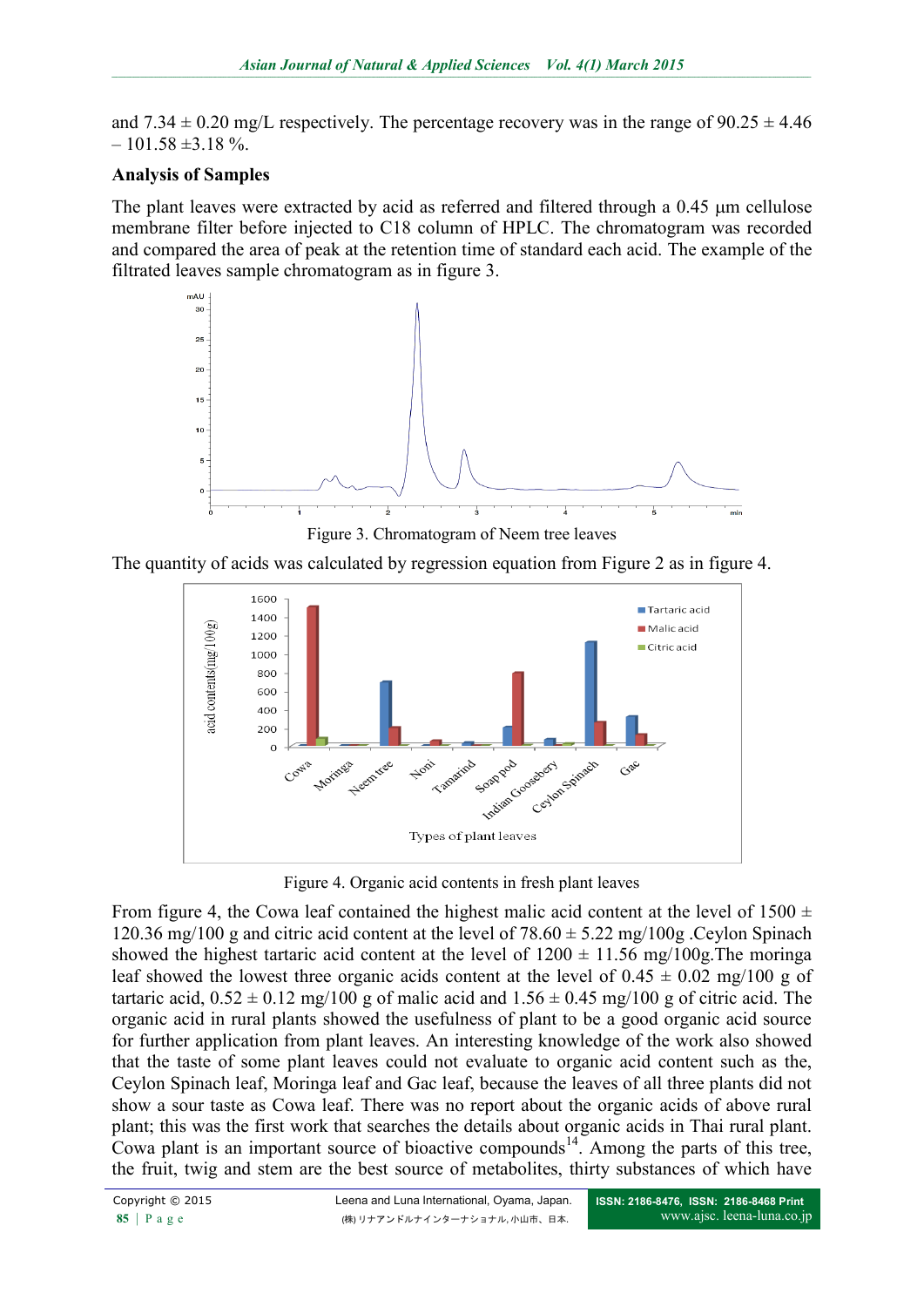been isolated, i.e. onedepsidone, one  $\alpha$ ,  $\beta$ -unsaturated cyclohexenone, three flavonoids, six phloroglucinols and nineteen xanthones. Some of these compounds show interesting pharmacological activities.  $\alpha$ -Mangostin, cowanol and cowanin<sup>15-16</sup> are commonly found in all parts of Cowa and they can be used as chemotaxonomic markers of this species. The details about its leaf were not referred about the organic acid.

However, all plant leaves were heated  $100^{\circ}$ C for 5, 10, 20 and 30 minutes and analysis of tartaric acid in each plant leaf as showed in figure 5.



Figure 5. Tartaric acid contents in plant leaves after heating for  $5 - 30$  minutes

From figure 5, all plant leaves showed the same trend since tartaric acid trend to reduce after heating for 30 minutes. However, some plant as Neem tree and Ceylon Spinach still contained some tartaric acid, so this may from the high content of tartaric acid at initial and nature of plant. For malic acid study, Cowa leaf which contained the highest malic acid content was heated for the same period and shown in figure 6.



Figure 6. Malic acid contents in Cowa leaves after heating for  $5 - 30$  minutes

The malic acid in Cowa leaf also change in the same trend as tartaric acid by acid content depend on heating time. This also mean that the cooking process at boiling temperature on plant leaves destroyed some part of organic acid same as other important nutrient such as  $\overline{\text{v}^2}$  vitamin<sup>17</sup>.

The leaves samples were freezed at -20  $^{\circ}$ C in frozen cabin for 3 months and analyzed the organic acid in all samples and showed in fiqure 7-9.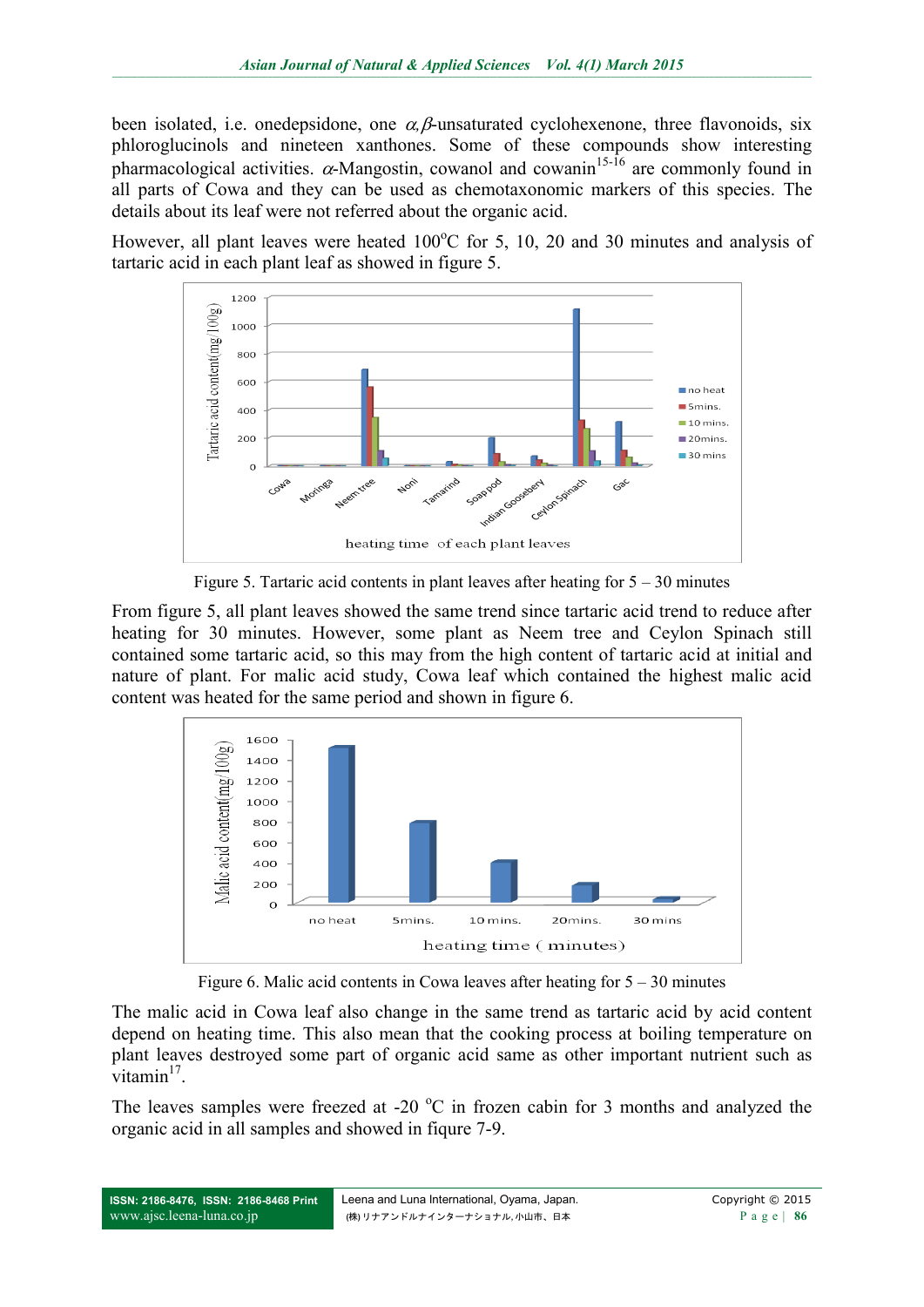

Figure 7. Tartaric acid contents in leaves samples after freezing for 3 months



Figure 8. Malic acid contents in leaves samples after freezing for 3 months



Figure 9. Citric acid contents in leaves samples after freezing for 3 months

After storaging for three months in freezing cabin at  $-20^{\circ}$ C, it presented that storage in cool temperature for three months could save the organic acid because all organic acids showed a few change not more than 15 percent. The cooling process is good for preserve acid content in cellulose fiber of plant leaf<sup>18</sup>. However, cooling step as known is important to stop many reaction in food product which opposite on heating process could destroy an important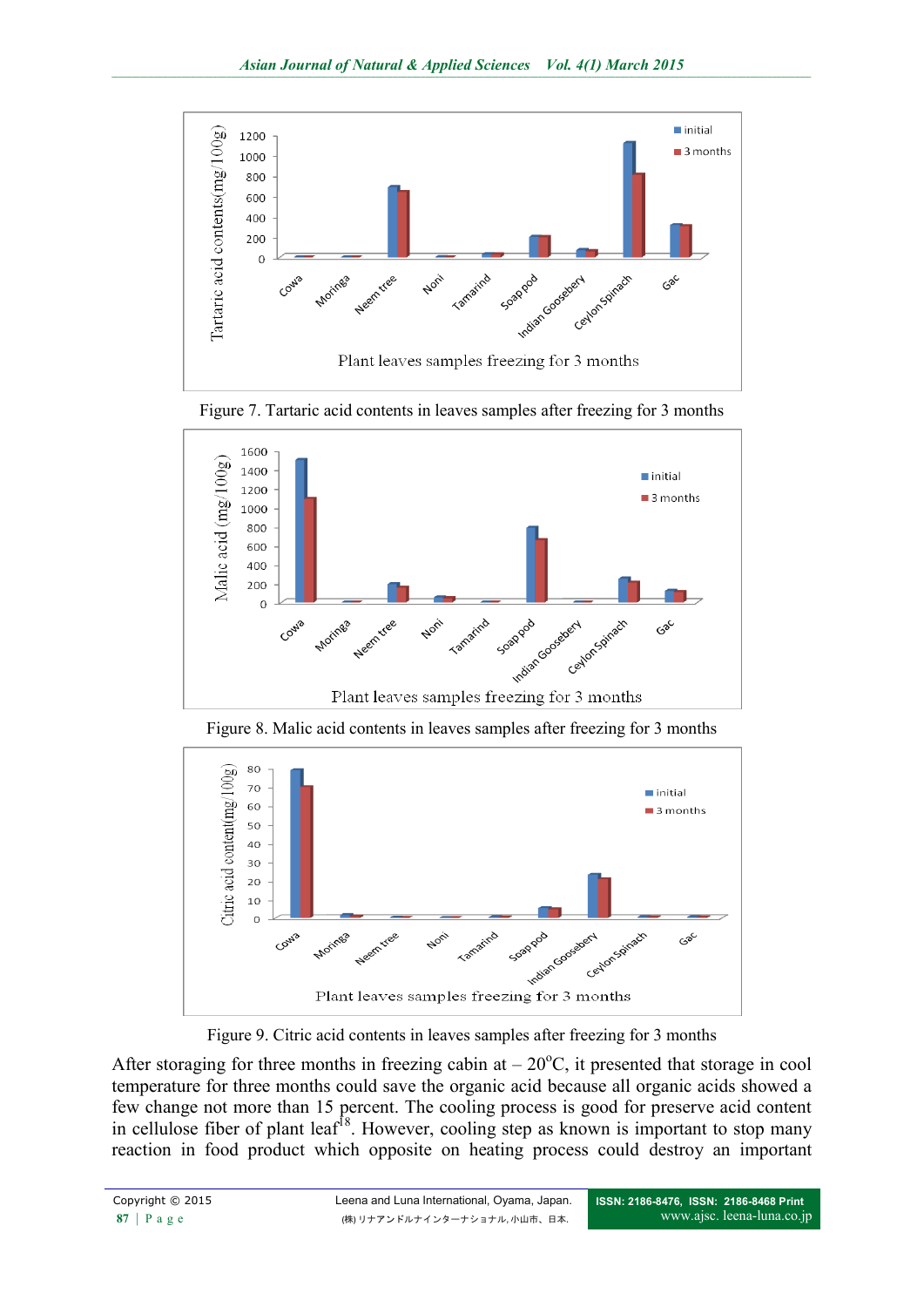nutrients as referred by Bolin and Stafford  $(1974)^{19}$ . This work also confirms that organic acid which was one important nutrient from plant could be preserve under freezing condition.

### **CONCLUSIONS**

The analysis of all organic acids in 9 types of rural plant leaves of Thailand such as Cowa leaf, Moringa leaf, Neem tree leaf, Noni leaf, Tamarind leaf, Soap pod leaf, Indian gooseberry leaf,Ceylon Spinach leaf and Gac leaf by high performance liquid chromatography. The result showed that organic acids could be detected in all leaves of rural plants in different quantity which depend on nature of plant. Tartaric acid, malic acid and citric acid contents that found in rural plants were in the range of  $0.55 \pm 0.01$  - 685.28  $\pm$ 12.78 mg/100g,  $0.50 \pm 0.01 - 1496.64 \pm 10.33$  mg/100g and  $0.20 \pm 0.01 - 76.66 \pm 9.54$ mg/100g, respectively. Neem tree leaf showed the highest content of tartaric acid. Malic acid and citric acid were found highest quantity in Cowa leaf. The quantity of organic acid not depends on the taste of leaves. The organic acid content in plant leaves depend on heating time of boiling process, the cooling process as freezing could preserved organic acids in all plant leaves. This study gave the important data about tartaric acid, malic acid and citric acid in rural plant leaves of Thailand concerning on heating and freezing process. Those rural plants may be used as AHA source for future acid preparation and could increase value added of rural plant leafs as an one ingredient in cosmetic industry for the future economy.

# **ACKNOWLEDGEMENTS**

The authors appreciate to the research section, faculty of science, Srinakharinwirot University for support the budget money from 2014 annual income of faculty.